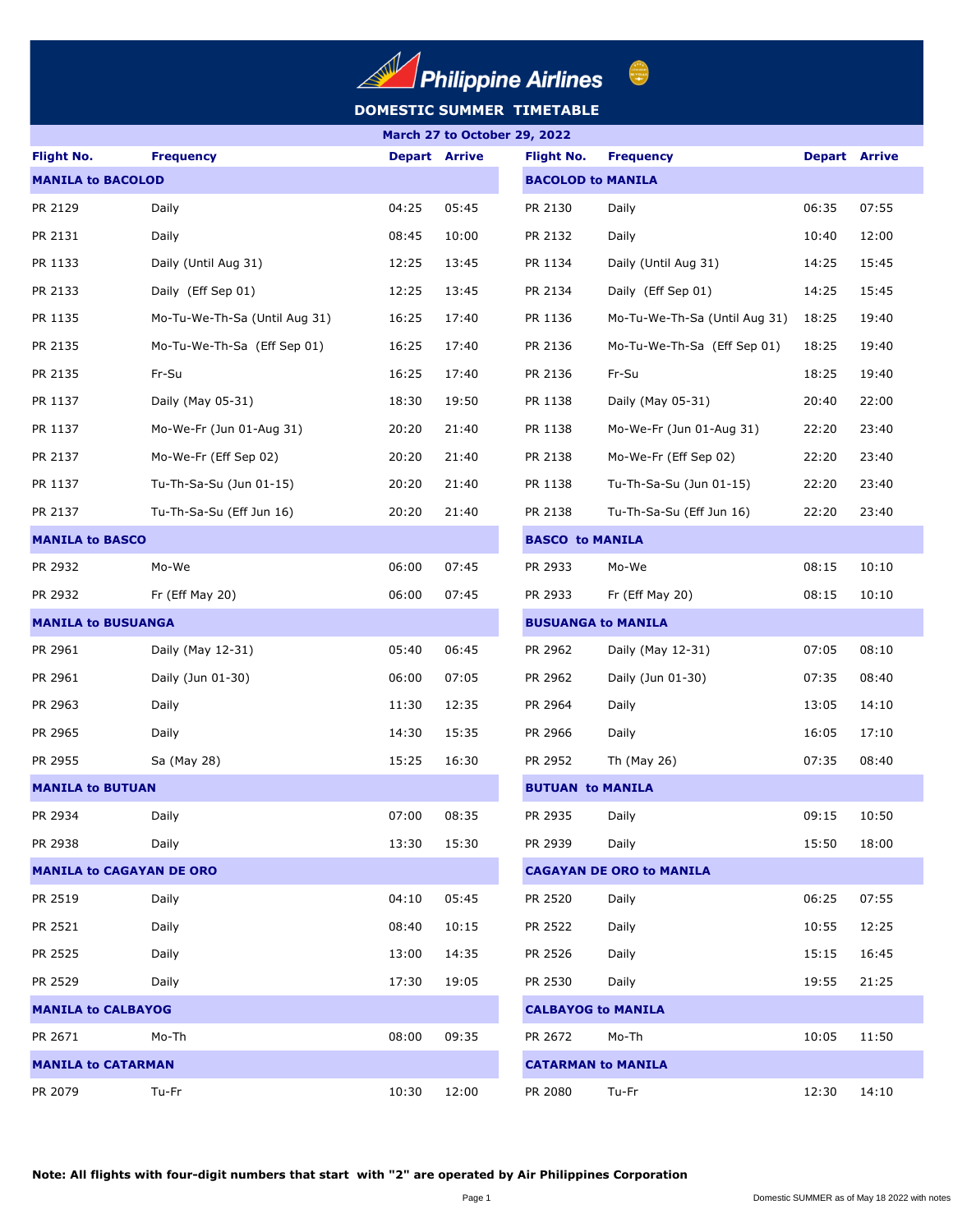

## **DOMESTIC SUMMER TIMETABLE**

| March 27 to October 29, 2022 |                           |                      |       |                           |                           |                      |       |
|------------------------------|---------------------------|----------------------|-------|---------------------------|---------------------------|----------------------|-------|
| <b>Flight No.</b>            | <b>Frequency</b>          | <b>Depart Arrive</b> |       | <b>Flight No.</b>         | <b>Frequency</b>          | <b>Depart Arrive</b> |       |
| <b>MANILA to CATICLAN</b>    |                           |                      |       | <b>CATICLAN to MANILA</b> |                           |                      |       |
| PR 2033                      | Mo                        | 06:40                | 07:45 | PR 2034                   | Mo                        | 08:25                | 09:40 |
| PR 2039                      | Tu-We-Th-Fr-Sa-Su         | 07:35                | 08:40 | PR 2040                   | Tu-We-Th-Fr-Sa-Su         | 09:20                | 10:30 |
| PR 2037                      | Daily                     | 09:15                | 10:30 | PR 2038                   | Daily                     | 11:10                | 12:35 |
| PR 2041                      | Daily                     | 11:40                | 12:45 | PR 2042                   | Daily                     | 13:25                | 14:30 |
| PR 2035                      | We-Su (Jun 05)            | 12:50                | 14:05 | PR 2036                   | We-Su (Jun 05)            | 14:40                | 16:05 |
| PR 2035                      | Mo-Fr-Sa-Su (Jun 10-13)   | 12:50                | 14:05 | PR 2036                   | Mo-Fr-Sa-Su (Jun 10-13)   | 14:40                | 16:05 |
| PR 2045                      | Daily                     | 13:35                | 14:50 | PR 2046                   | Daily                     | 15:30                | 16:35 |
| PR 2043                      | Daily                     | 15:10                | 16:15 | PR 2044                   | Daily                     | 16:55                | 18:00 |
| PR 2047                      | Fr-Su                     | 16:25                | 18:00 | PR 2048                   | Fr-Su                     | 18:30                | 19:55 |
| PR 2047                      | Mo (May 16-30/Eff Jun 06) | 16:25                | 18:00 | PR 2048                   | Sa (May 21/ Jun 11)       | 18:30                | 19:55 |
| PR 2047                      | Sa (May 21/ Jun 11)       | 16:25                | 18:00 | PR 2048                   | Mo (May 16-30/Eff Jun 06) | 18:30                | 19:55 |
| <b>MANILA to CEBU</b>        |                           |                      |       | <b>CEBU to MANILA</b>     |                           |                      |       |
| PR 1841                      | Daily                     | 04:10                | 05:35 | PR 1836                   | Daily (May 02-Jun 26)     | 05:05                | 06:30 |
| PR 1845                      | Daily                     | 06:00                | 07:25 | PR 1836                   | Daily (Eff Jun 27)        | 03:30                | 04:55 |
| PR 1847                      | Daily                     | 08:00                | 09:25 | PR 1842                   | Daily                     | 06:15                | 07:40 |
| PR 1849                      | Daily                     | 10:20                | 11:45 | PR 1846                   | Daily                     | 08:25                | 09:50 |
| PR 1853                      | Daily                     | 12:00                | 13:25 | PR 1848                   | Daily                     | 10:05                | 11:30 |
| PR 1859                      | Daily                     | 14:30                | 15:55 | PR 1850                   | Daily                     | 12:30                | 13:55 |
| PR 1861                      | Daily                     | 17:00                | 18:25 | PR 1854                   | Daily                     | 14:15                | 15:40 |
| PR 1863                      | Daily (Eff Jun 01)        | 19:25                | 20:50 | PR 1860                   | Daily                     | 16:35                | 18:00 |
| PR 1867                      | Daily                     | 21:15                | 22:40 | PR 1862                   | Daily                     | 19:15                | 20:40 |
| PR 1869                      | Daily (Eff Jun 01)        | 23:00                | 00:25 | PR 1864                   | Daily (Eff Jun 01)        | 21:45                | 23:10 |
|                              |                           |                      |       | PR 1868                   | Daily (Eff Jun 01)        | 23:35                | 01:00 |
| <b>MANILA to COTABATO</b>    |                           |                      |       | <b>COTABATO to MANILA</b> |                           |                      |       |
| PR 2959                      | Daily                     | 09:20                | 11:00 | PR 2960                   | Daily                     | 11:50                | 13:30 |
| PR 2957                      | Tu-Th-Sa-Su (Eff Jun 02)  | 12:30                | 14:50 | PR 2958                   | Tu-Th-Sa-Su (Eff Jun 02)  | 15:10                | 17:30 |
| <b>MANILA to DAVAO</b>       |                           |                      |       | <b>DAVAO to MANILA</b>    |                           |                      |       |
| PR 1809                      | Daily                     | 05:00                | 06:55 | PR 1810                   | Daily                     | 07:40                | 09:35 |
| PR 1811                      | Daily                     | 07:00                | 08:55 | PR 1812                   | Daily                     | 09:40                | 11:35 |
| PR 1813                      | Daily                     | 10:15                | 12:10 | PR 1814                   | Daily                     | 13:00                | 14:55 |
| PR 1815                      | Daily                     | 13:00                | 14:55 | PR 1816                   | Daily                     | 15:40                | 17:35 |
| PR 1817                      | Daily                     | 15:00                | 16:55 | PR 1818                   | Daily                     | 17:35                | 19:30 |
| PR 1819                      | Daily                     | 17:10                | 19:05 | PR 1820                   | Daily                     | 19:50                | 21:45 |
| PR 1823                      | Daily                     | 19:35                | 21:30 | PR 1824                   | Daily                     | 22:15                | 00:10 |

**Note: All flights with four-digit numbers that start with "2" are operated by Air Philippines Corporation**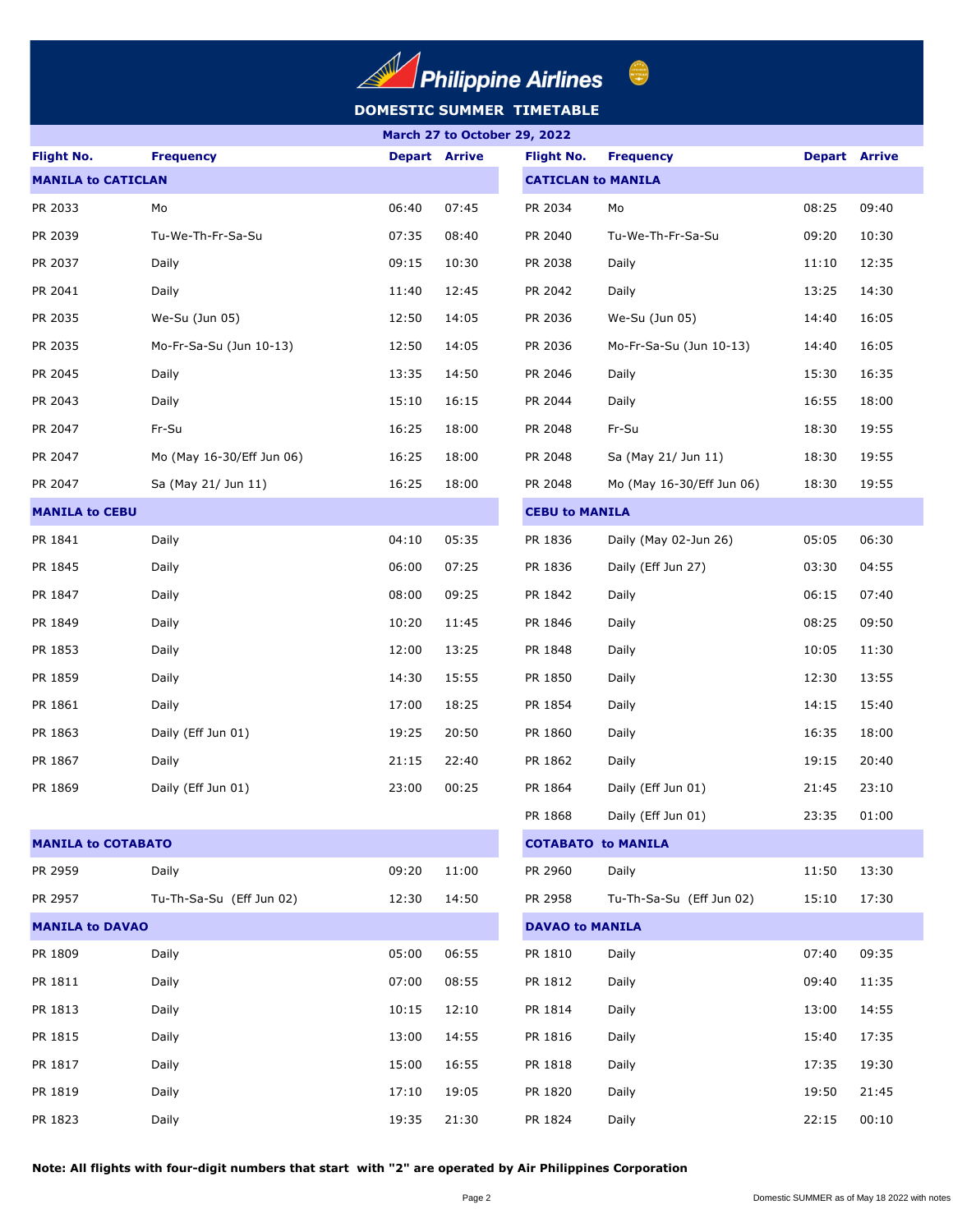

## **DOMESTIC SUMMER TIMETABLE**

|                                 |                      | March 27 to October 29, 2022 |       |                          |                                 |                      |       |  |
|---------------------------------|----------------------|------------------------------|-------|--------------------------|---------------------------------|----------------------|-------|--|
| <b>Flight No.</b>               | <b>Frequency</b>     | <b>Depart Arrive</b>         |       | <b>Flight No.</b>        | <b>Frequency</b>                | <b>Depart Arrive</b> |       |  |
| <b>MANILA to DIPOLOG</b>        |                      |                              |       | <b>DIPOLOG to MANILA</b> |                                 |                      |       |  |
| PR 2557                         | Daily                | 06:30                        | 08:05 | PR 2558                  | Daily                           | 08:45                | 10:15 |  |
| <b>MANILA to DUMAGUETE</b>      |                      |                              |       |                          | <b>DUMAGUETE to MANILA</b>      |                      |       |  |
| PR 2547                         | Daily (Eff Jun 13)   | 04:30                        | 05:50 | PR 2548                  | Daily (Eff Jun 13)              | 06:30                | 07:50 |  |
| PR 2545                         | Daily                | 08:40                        | 10:00 | PR 2546                  | Daily                           | 10:50                | 12:10 |  |
| PR 2543                         | Tu-Th-Sa-Su          | 13:25                        | 14:45 | PR 2544                  | Tu-Th-Sa-Su                     | 15:25                | 16:45 |  |
| PR 2543                         | Mo-We-Fr             | 13:25                        | 15:10 | PR 2544                  | Mo-We-Fr                        | 15:30                | 17:30 |  |
| <b>MANILA to GENERAL SANTOS</b> |                      |                              |       |                          | <b>GENERAL SANTOS to MANILA</b> |                      |       |  |
| PR 453                          | Daily                | 08:15                        | 10:15 | PR 454                   | Daily                           | 11:40                | 13:45 |  |
| <b>MANILA to ILOILO</b>         |                      |                              |       | <b>ILOILO to MANILA</b>  |                                 |                      |       |  |
| PR 2139                         | Daily                | 04:15                        | 05:35 | PR 2140                  | Daily                           | 06:15                | 07:25 |  |
| PR 1141                         | Daily (Until Jun 14) | 08:10                        | 09:30 | PR 1142                  | Daily (Until Jun 14)            | 10:10                | 11:20 |  |
| PR 2141                         | Daily (Eff Jun 15)   | 08:10                        | 09:30 | PR 2142                  | Daily (Eff Jun 15)              | 10:10                | 11:20 |  |
| PR 2143                         | Daily                | 13:10                        | 14:30 | PR 2144                  | Daily                           | 15:20                | 16:40 |  |
| PR 2145                         | Daily                | 16:50                        | 18:10 | PR 2146                  | Daily                           | 18:50                | 20:05 |  |
| PR 2147                         | Daily (Until Jun 26) | 18:30                        | 19:40 | PR 2148                  | Daily (Until Jun 26)            | 20:25                | 21:40 |  |
| PR 2147                         | Daily (Eff Jun 27)   | 19:45                        | 21:05 | PR 2148                  | Daily (Eff Jun 27)              | 21:45                | 23:00 |  |
| <b>MANILA to KALIBO</b>         |                      |                              |       | <b>KALIBO to MANILA</b>  |                                 |                      |       |  |
| PR 2969                         | Daily (Until Jun 12) | 09:30                        | 10:50 | PR 2970                  | Daily (Until Jun 12)            | 11:20                | 12:50 |  |
| PR 2969                         | Daily (Eff Jun 13)   | 11:10                        | 12:25 | PR 2970                  | Daily (Eff Jun 13)              | 13:05                | 14:15 |  |
| <b>MANILA to LAOAG</b>          |                      |                              |       | <b>LAOAG to MANILA</b>   |                                 |                      |       |  |
| PR 2196                         | Tu-Th-Fr-Su          | 11:50                        | 13:00 | PR 2197                  | Tu-Th-Fr-Su                     | 13:45                | 15:00 |  |
| PR 2196                         | Sa (Jun 04)          | 11:50                        | 13:00 | PR 2197                  | Sa (Jun 04)                     | 13:45                | 15:00 |  |
| PR 2198                         | Mo-We-Sa             | 19:15                        | 20:25 | PR 2199                  | Mo-We-Sa                        | 21:15                | 22:30 |  |
| PR 2198                         | Fr (Jun 03-10)       | 19:15                        | 20:25 | PR 2199                  | Fr (Jun 03-10)                  | 21:15                | 22:30 |  |
| PR 1198                         | Fr (Eff Jun 17)      | 19:15                        | 20:25 | PR 1199                  | Fr (Eff Jun 17)                 | 21:15                | 22:30 |  |
| <b>MANILA to LEGAZPI</b>        |                      |                              |       | <b>LEGAZPI to MANILA</b> |                                 |                      |       |  |
| PR 2921                         | Daily                | 06:00                        | 07:20 | PR 2922                  | Daily                           | 07:50                | 09:10 |  |
| PR 2923                         | Daily                | 09:00                        | 10:10 | PR 2924                  | Daily                           | 10:50                | 12:00 |  |
| PR 2917                         | Daily (May 04-31)    | 12:55                        | 14:15 | PR 2918                  | Daily (May 04-31)               | 14:35                | 15:55 |  |
| PR 2919                         | Daily                | 15:00                        | 16:10 | PR 2920                  | Daily                           | 16:50                | 18:00 |  |
| PR 2913                         | Daily (Eff Jun 13)   | 04:00                        | 05:20 | PR 2914                  | Daily (Eff Jun 13)              | 05:50                | 07:10 |  |
| <b>MANILA to OZAMIZ</b>         |                      |                              |       | <b>OZAMIZ to MANILA</b>  |                                 |                      |       |  |
| PR 2889                         | Daily (Until Jun 12) | 06:30                        | 08:30 | PR 2890                  | Daily (Until Jun 12)            | 08:50                | 10:50 |  |
| PR 2889                         | Daily (Eff Jun 13)   | 06:30                        | 08:10 | PR 2890                  | Daily (Eff Jun 13)              | 08:50                | 10:30 |  |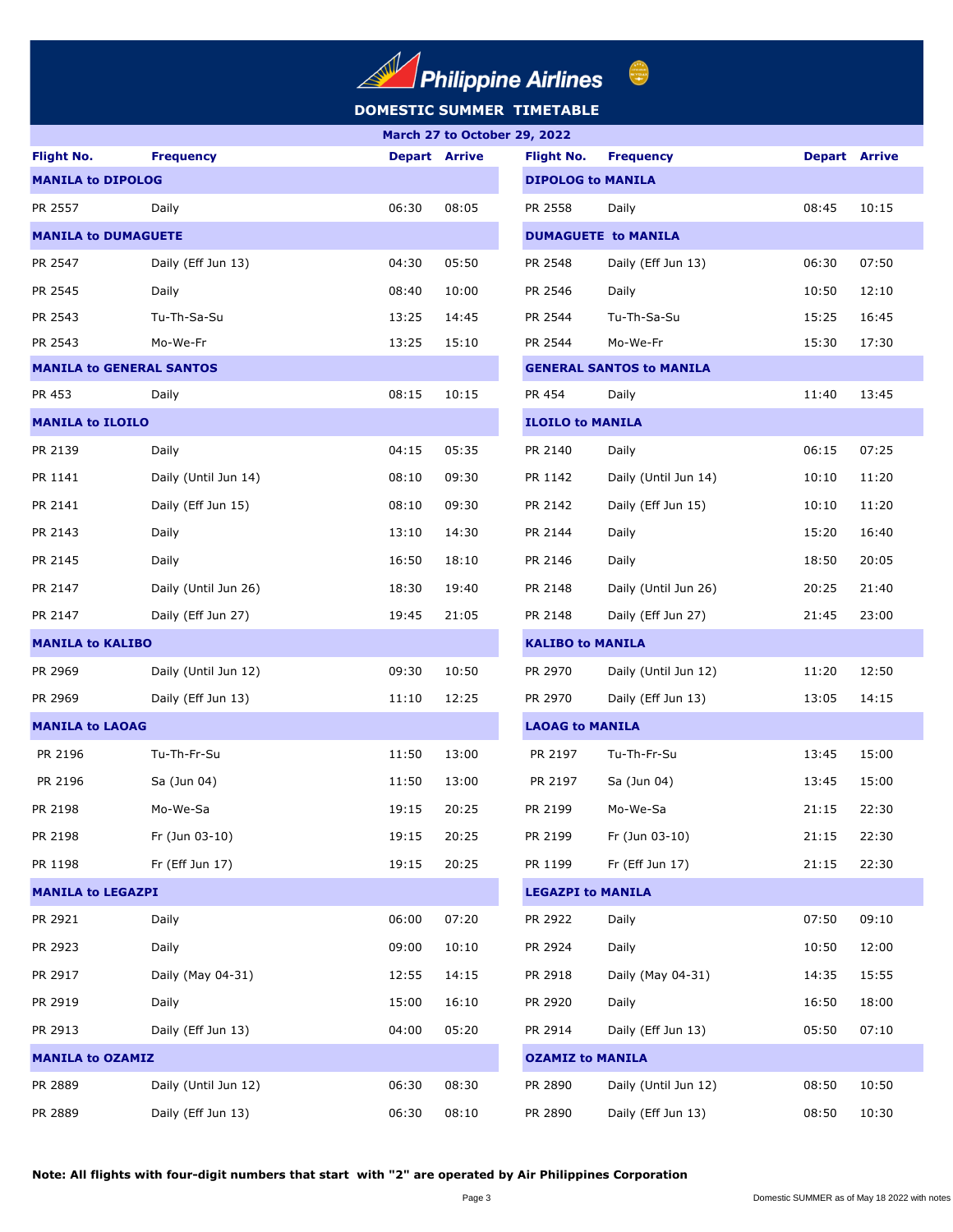# **DOMESTIC SUMMER TIMETABLE**  $\begin{picture}(20,20) \put(0,0){\line(1,0){155}} \put(15,0){\line(1,0){155}} \put(15,0){\line(1,0){155}} \put(15,0){\line(1,0){155}} \put(15,0){\line(1,0){155}} \put(15,0){\line(1,0){155}} \put(15,0){\line(1,0){155}} \put(15,0){\line(1,0){155}} \put(15,0){\line(1,0){155}} \put(15,0){\line(1,0){155}} \put(15,0){\line(1,0){155}} \$

|                                     | March 27 to October 29, 2022 |                      |                           |                           |                                     |                      |       |  |
|-------------------------------------|------------------------------|----------------------|---------------------------|---------------------------|-------------------------------------|----------------------|-------|--|
| <b>Flight No.</b>                   | <b>Frequency</b>             | <b>Depart Arrive</b> |                           | <b>Flight No.</b>         | <b>Frequency</b>                    | <b>Depart Arrive</b> |       |  |
|                                     | <b>MANILA to PAGADIAN</b>    |                      |                           | <b>PAGADIAN to MANILA</b> |                                     |                      |       |  |
| PR 2783                             | Daily                        | 08:00                | 09:40                     | PR 2784                   | Daily                               | 10:30                | 12:05 |  |
| <b>MANILA to PUERTO PRINCESA</b>    |                              |                      |                           |                           | <b>PUERTO PRINCESA to MANILA</b>    |                      |       |  |
| PR 1781                             | Daily                        | 05:05                | 06:30                     | PR 1782                   | Daily                               | 07:10                | 08:30 |  |
| PR 1785                             | Daily                        | 11:40                | 13:05                     | PR 1786                   | Daily                               | 13:50                | 15:10 |  |
| PR 1787                             | Fr-Su                        | 18:05                | 19:30                     | PR 1788                   | Fr-Su                               | 20:10                | 21:30 |  |
| <b>MANILA to ROXAS</b>              |                              |                      |                           | <b>ROXAS to MANILA</b>    |                                     |                      |       |  |
| PR 2205                             | Daily                        | 15:40                | 16:45                     | PR 2206                   | Daily                               | 17:25                | 18:25 |  |
| <b>MANILA to SAN JOSE (Antique)</b> |                              |                      |                           |                           | <b>SAN JOSE (Antique) to MANILA</b> |                      |       |  |
| PR 2905                             | We-Fr-Su                     | 09:00                | 10:20                     | PR 2906                   | We-Fr-Su                            | 10:50                | 12:10 |  |
| <b>MANILA to SIARGAO</b>            |                              |                      |                           | <b>SIARGAO to MANILA</b>  |                                     |                      |       |  |
| PR 2971                             | Tu-Th-Sa-Su                  | 09:00                | 11:00                     | PR 2972                   | Tu-Th-Sa-Su                         | 11:30                | 13:25 |  |
| PR 2973                             | Mo-We-Fr                     | 13:00                | 15:00                     | PR 2974                   | Mo-We-Fr                            | 15:30                | 17:25 |  |
| PR 2971                             | Fr (Eff Jun 17)              | 09:00                | 11:00                     | PR 2972                   | Fr (Eff Jun 17)                     | 11:30                | 13:25 |  |
| PR 2973                             | Th (Eff Jun 16)              | 13:00                | 15:00                     | PR 2974                   | Th (Eff Jun 16)                     | 15:30                | 17:25 |  |
| PR 2975                             | Sa-Su (Eff Jun 18)           | 14:40                | 16:40                     | PR 2976                   | Sa-Su (Eff Jun 18)                  | 17:10                | 19:05 |  |
| <b>MANILA to TACLOBAN</b>           |                              |                      | <b>TACLOBAN to MANILA</b> |                           |                                     |                      |       |  |
| PR 2983                             | Fr-Su (Eff Jun 17)           | 18:00                | 19:20                     | PR 2984                   | Fr-Su (Eff Jun 17)                  | 20:00                | 21:20 |  |
| PR 1981                             | Daily                        | 07:00                | 08:20                     | PR 1982                   | Daily                               | 09:00                | 10:20 |  |
| PR 1985                             | Daily                        | 11:15                | 12:35                     | PR 1986                   | Daily                               | 13:20                | 14:40 |  |
| PR 1987                             | Daily                        | 15:30                | 16:50                     | PR 1988                   | Daily                               | 17:30                | 18:50 |  |
| <b>MANILA to TAGBILARAN</b>         |                              |                      |                           |                           | <b>TAGBILARAN to MANILA</b>         |                      |       |  |
| PR 2773                             | Daily                        | 08:55                | 10:15                     | PR 2774                   | Daily                               | 10:55                | 12:15 |  |
| PR 2771                             | Daily (May 17-Jun 12)        | 11:30                | 12:50                     | PR 2772                   | Daily (May 17-Jun 12)               | 13:30                | 14:50 |  |
| PR 2777                             | Daily                        | 14:05                | 15:25                     | PR 2778                   | Daily                               | 16:05                | 17:25 |  |
| PR 2775                             | Fr-Su (Eff Jun 17)           | 18:15                | 19:35                     | PR 2776                   | Fr-Su Eff Jun 17)                   | 20:15                | 21:35 |  |
| <b>MANILA to ZAMBOANGA</b>          |                              |                      |                           |                           | <b>ZAMBOANGA to MANILA</b>          |                      |       |  |
| PR 2979                             | Tu-Th-Sa-Su (Until Jun 14)   | 05:20                | 07:05                     | PR 2980                   | Tu-Th-Sa-Su (Until Jun 14)          | 07:45                | 09:30 |  |
| PR 1949                             | Tu-Th-Sa-Su (Eff Jun 16)     | 05:20                | 07:05                     | PR 1950                   | Tu-Th-Sa-Su (Eff Jun 16)            | 07:45                | 09:30 |  |
| PR 2993                             | Mo-We-Fr                     | 05:20                | 07:05                     | PR 2994                   | Mo-We-Fr                            | 12:45                | 14:30 |  |
| PR 2997                             | Daily (Until Jun 14)         | 13:25                | 15:10                     | PR 2998                   | Daily (Until Jun 14)                | 15:50                | 17:35 |  |
| PR 1997                             | Daily (Eff Jun 15)           | 13:25                | 15:10                     | PR 1998                   | Daily (Eff Jun 15)                  | 15:50                | 17:35 |  |
| <b>CEBU to BACOLOD</b>              |                              |                      | <b>BACOLOD to CEBU</b>    |                           |                                     |                      |       |  |
| PR 2287                             | Mo-We-Fr-Su                  | 10:40                | 11:30                     | PR 2288                   | Mo-We-Fr-Su                         | 11:50                | 12:40 |  |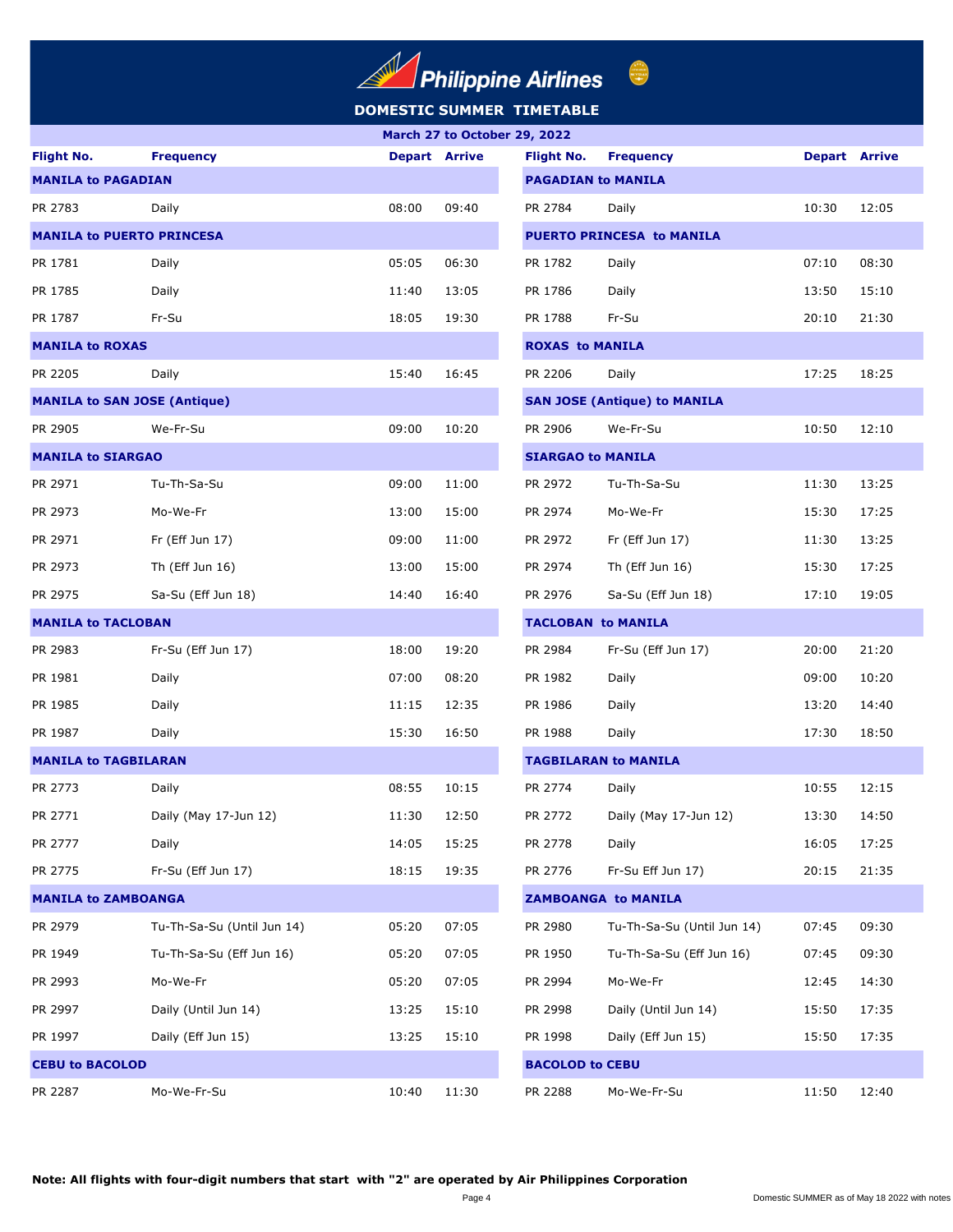# **Philippine Airlines**

# **DOMESTIC SUMMER TIMETABLE**

| <b>Flight No.</b>              | <b>Frequency</b>      | <b>Depart Arrive</b> |       | <b>Flight No.</b>        | <b>Frequency</b>               | <b>Depart Arrive</b> |       |
|--------------------------------|-----------------------|----------------------|-------|--------------------------|--------------------------------|----------------------|-------|
| <b>CEBU to BUSUANGA</b>        |                       |                      |       | <b>BUSUANGA to CEBU</b>  |                                |                      |       |
| PR 2680                        | Mo-Fr-Sa-Su           | 13:10                | 14:35 | PR 2681                  | Mo-Fr-Sa-Su                    | 14:55                | 16:20 |
| <b>CEBU to BUTUAN</b>          |                       |                      |       | <b>BUTUAN to CEBU</b>    |                                |                      |       |
| PR 2361                        | Mo-Tu-Th-Fr-Sa        | 08:00                | 08:55 | PR 2362                  | Mo-Tu-Th-Fr-Sa                 | 09:25                | 10:15 |
| PR 2361                        | We-Su (Eff Jun 01)    | 08:00                | 08:55 | PR 2362                  | We-Su (Eff Jun 01)             | 09:25                | 10:15 |
| PR 2393                        | We-Su                 | 16:45                | 17:45 | PR 2394                  | We-Su                          | 18:05                | 19:00 |
| PR 2393                        | Mo-Fr (Eff Jun 03)    | 16:45                | 17:45 | PR 2394                  | Mo-Fr (Eff Jun 03)             | 18:05                | 19:00 |
| <b>CEBU to CAGAYAN</b>         |                       |                      |       | <b>CAGAYAN to CEBU</b>   |                                |                      |       |
| PR 2313                        | Daily                 | 08:00                | 09:00 | PR 2314                  | Daily                          | 09:20                | 10:10 |
| PR 2315                        | Daily (Eff Jun 01)    | 18:45                | 19:45 | PR 2316                  | Daily (Eff Jun 01)             | 20:05                | 20:55 |
| <b>CEBU to CATICLAN</b>        |                       |                      |       | <b>CATICLAN to CEBU</b>  |                                |                      |       |
| PR 2368                        | Tu-Th-Sa-Su           | 14:10                | 15:00 | PR 2369                  | Tu-Th-Sa-Su                    | 15:45                | 16:45 |
| PR 2368                        | Mo-We-Fr              | 16:25                | 17:30 | PR 2369                  | Mo-We-Fr                       | 18:05                | 19:05 |
| <b>CEBU to CLARK</b>           |                       |                      |       | <b>CLARK to CEBU</b>     |                                |                      |       |
| PR 2833                        | Mo-We-Sa              | 11:00                | 12:45 | PR 2834                  | Mo-We-Sa                       | 13:15                | 15:00 |
| PR 2833                        | Th (Eff Jun 16)       | 11:00                | 12:45 | PR 2834                  | Th (Eff Jun 16)                | 13:15                | 15:00 |
| <b>CEBU to DAVAO</b>           |                       |                      |       | <b>DAVAO to CEBU</b>     |                                |                      |       |
| PR 2363                        | Daily                 | 09:00                | 10:20 | PR 2364                  | Mo-Tu-Th-Fr-Sa                 | 14:10                | 15:20 |
| PR 2349                        | Daily (Eff Jun 01)    | 18:45                | 20:05 | PR 2364                  | We-Su                          | 14:45                | 15:55 |
|                                |                       |                      |       | PR 2350                  | Daily (Eff Jun 01)             | 20:35                | 21:45 |
| <b>CEBU to ILOILO</b>          |                       |                      |       | <b>ILOILO to CEBU</b>    |                                |                      |       |
| PR 2380                        | Tu-Th-Sa              | 07:30                | 08:30 | PR 2385                  | Mo-We-Fr-Su                    | 11:50                | 12:40 |
| PR 2384                        | Mo-We-Fr-Su           | 10:35                | 11:30 | PR 2381                  | Tu-Th-Sa                       | 12:50                | 13:50 |
| PR 2388                        | Tu-Th-Su (Eff Jun 14) | 17:15                | 18:10 | PR 2389                  | Tu-Th-Su (Eff Jun 14)          | 18:40                | 19:30 |
| <b>CEBU to PUERTO PRINCESA</b> |                       |                      |       |                          | <b>PUERTO PRINCESA to CEBU</b> |                      |       |
| PR 2347                        | Tu-Fr-Su              | 11:00                | 12:40 | PR 2348                  | Tu-Fr-Su                       | 13:00                | 14:45 |
| <b>CEBU to SIARGAO</b>         |                       |                      |       | <b>SIARGAO to CEBU</b>   |                                |                      |       |
| PR 2382                        | Daily                 | 15:30                | 16:30 | PR 2383                  | Daily                          | 16:50                | 17:45 |
| <b>CEBU to TACLOBAN</b>        |                       |                      |       | <b>TACLOBAN to CEBU</b>  |                                |                      |       |
| PR 2236                        | Mo-We                 | 08:30                | 09:15 | PR 2237                  | Mo-We                          | 09:45                | 10:30 |
| PR 2238                        | Tu-Th-Fr-Sa-Su        | 16:20                | 17:05 | PR 2239                  | Tu-Th-Fr-Sa-Su                 | 17:35                | 18:20 |
| <b>CEBU to ZAMBOANGA</b>       |                       |                      |       | <b>ZAMBOANGA to CEBU</b> |                                |                      |       |
| PR 2995                        | Mo-We-Fr              | 13:00                | 14:20 | PR 2996                  | Mo-We-Fr                       | 14:40                | 15:55 |